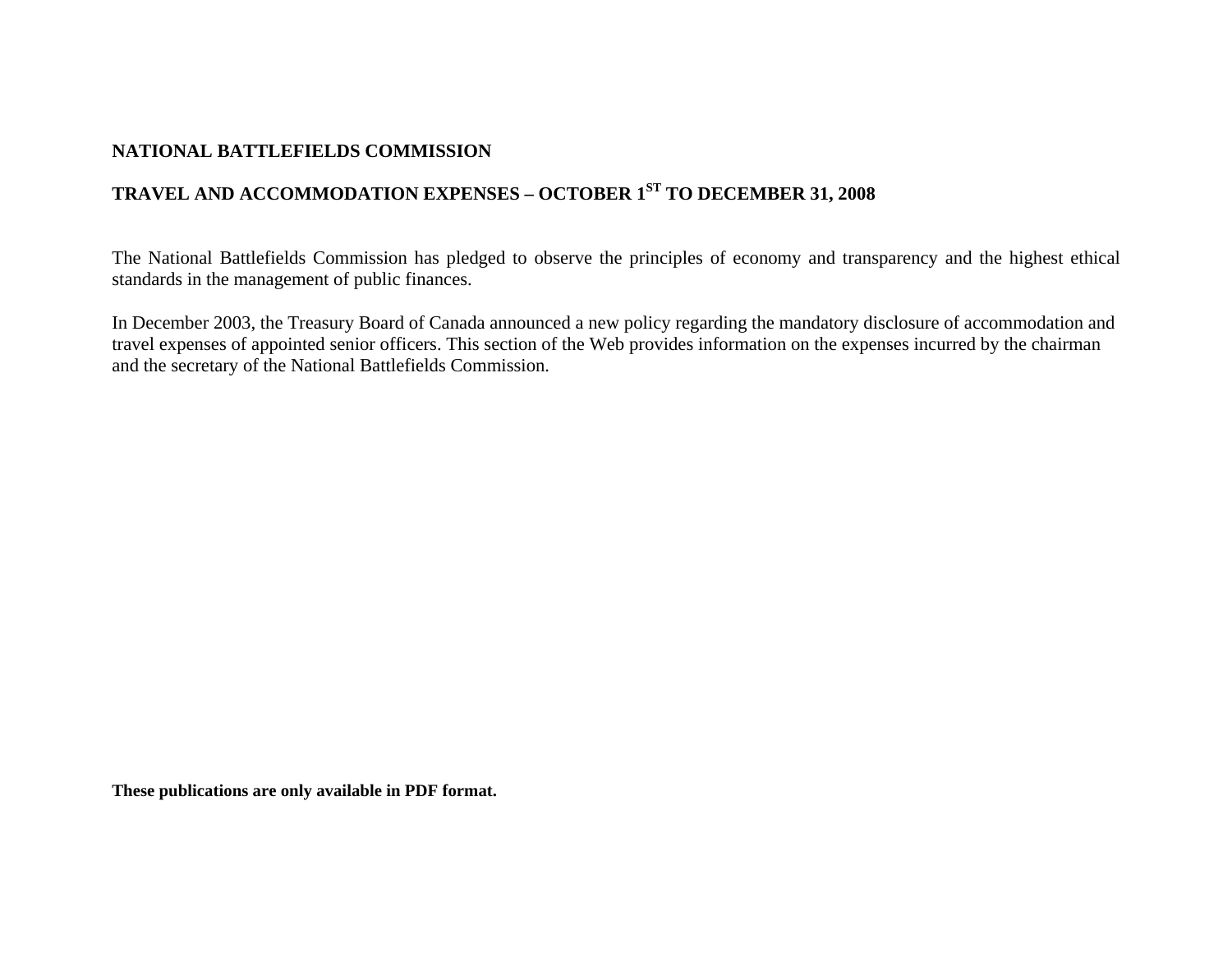### **National Battlefields Commission Accommodation expenses – October 1 to December 31, 2008**

The chairman and the secretary of the Commission meet with senior officials of government departments and agencies and of the private sectors, and with Commission employees, external consultants and representatives of other organizations.

| <b>Date</b>                                                        | <b>Purpose</b>                                                                                                                                                                                                           | <b>Place</b>                                                                                                               | Amount                                               |
|--------------------------------------------------------------------|--------------------------------------------------------------------------------------------------------------------------------------------------------------------------------------------------------------------------|----------------------------------------------------------------------------------------------------------------------------|------------------------------------------------------|
| Chairman<br>Juneau, André                                          |                                                                                                                                                                                                                          |                                                                                                                            |                                                      |
| 01 Oct. 08<br>16 Dec. 08                                           | Dinner (10 people) meeting of the board of directors<br>Lunch (2 people) NBC file                                                                                                                                        | Québec (Louis Hébert Restaurant)<br>Québec (Le Maizerets)                                                                  | \$771.92<br>\$48.87                                  |
| <b>Secretary</b><br><b>Leullier, Michel</b>                        |                                                                                                                                                                                                                          |                                                                                                                            | \$820.79                                             |
| 03 Oct. 08<br>17 Oct. 08<br>06 Nov. 08<br>14 Nov. 08<br>02 Dec. 08 | Lunch $(2$ people) File – KEB - NBC<br>Lunch (3 people) File – Finance - NBC<br>Lunch (3 people) File – Historical pageant CD<br>Lunch $(2$ people) File – partnership<br>Dinner $(2 \text{ people})$ File – partnership | Québec (Tutti Frutti)<br>Québec (Tutti Frutti)<br>Québec (Subway)<br>Québec (Officers' Mess)<br>Québec (Loews Le Concorde) | \$26.61<br>\$43.18<br>\$18.59<br>\$68.76<br>\$100.00 |
|                                                                    |                                                                                                                                                                                                                          |                                                                                                                            | \$257.14                                             |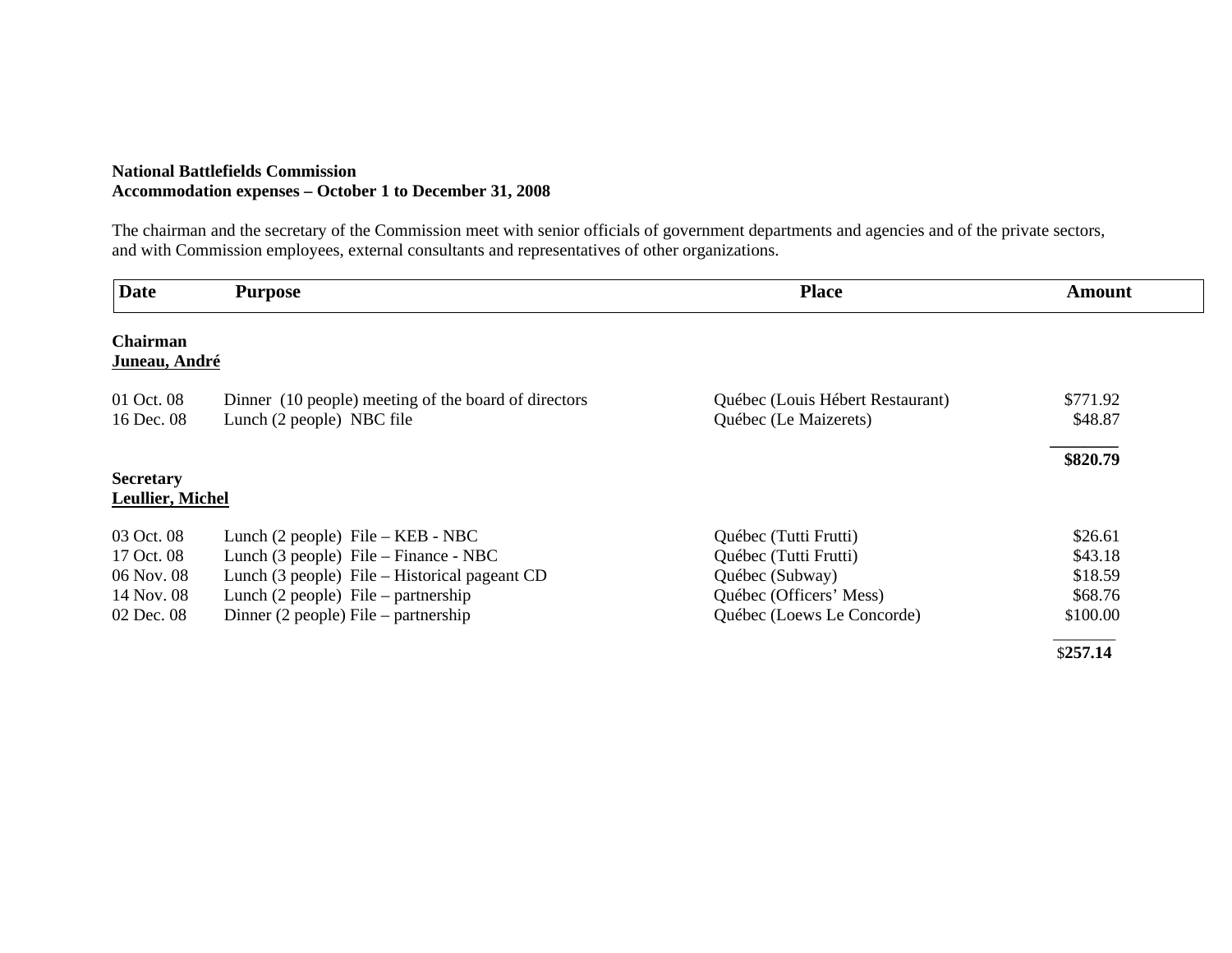### **National Battlefields Commission Travel and other expenses – October 1 to December 31, 2008**

The chairman and the secretary of the Commission meet with senior officials of government departments and agencies and of the private sectors, and with Commission employees, external consultants and representatives of other organizations.

|             |             |                        | <b>Plane</b> | Uar         |         |              |                                 |       |
|-------------|-------------|------------------------|--------------|-------------|---------|--------------|---------------------------------|-------|
| <b>Date</b> | Destination | details<br>Purpose and | ticket       | rental<br>. | _odging | <b>Meals</b> | )thers*<br>$\sim$ $\sim$ $\sim$ | mount |

**\* Includes mileage expenses, accessories, telephone, parking and other expenses**.

### **Chairman Juneau, André**

| 01 Oct. 08 | Cap-Rouge - NBC                                 | Mileage expenses            | \$18.56 |
|------------|-------------------------------------------------|-----------------------------|---------|
| 01 Oct. 08 | <b>Morrin Centre</b>                            | Tickets $-100th$ activities | \$50.00 |
| 03 Oct. 08 | Cap-Rouge - NBC                                 | Mileage expenses            | \$18.56 |
| 04 Oct. 08 | Office supplies                                 | Computer item               | \$33.82 |
| 07 Oct. 08 | Cap-Rouge - NBC                                 | Mileage expenses            | \$18.56 |
| 10 Oct. 08 | Cap-Rouge - NBC                                 | Mileage expenses            | \$18.56 |
| 10 Oct. 08 | Cell phone                                      | Telephone                   | \$71.33 |
| 15 Oct. 08 | Cap-Rouge - NBC                                 | Mileage expenses            | \$18.56 |
| 20 Oct. 08 | Internet, fax, long distance                    | Sundry expenses             | \$59.56 |
| 22 Oct. 08 | Cap-Rouge - NBC                                 | Mileage expenses            | \$18.56 |
| 23 Oct. 08 | Cap-Rouge - NBC                                 | Mileage expenses            | \$18.56 |
| 27 Oct. 08 | Cap-Rouge - NBC                                 | Mileage expenses            | \$18.56 |
| 03 Nov. 08 | Cap-Rouge - NBC                                 | Mileage expenses            | \$18.56 |
| 10 Nov. 08 | Cell phone                                      | Telephone                   | \$57.29 |
| 13 Nov. 08 | Cap-Rouge - NBC                                 | Mileage expenses            | \$18.56 |
| 14 Nov. 08 | Cap-Rouge - NBC                                 | Mileage expenses            | \$18.56 |
| 17 Nov. 08 | Internet, long distance and fax Sundry expenses |                             | \$57.79 |